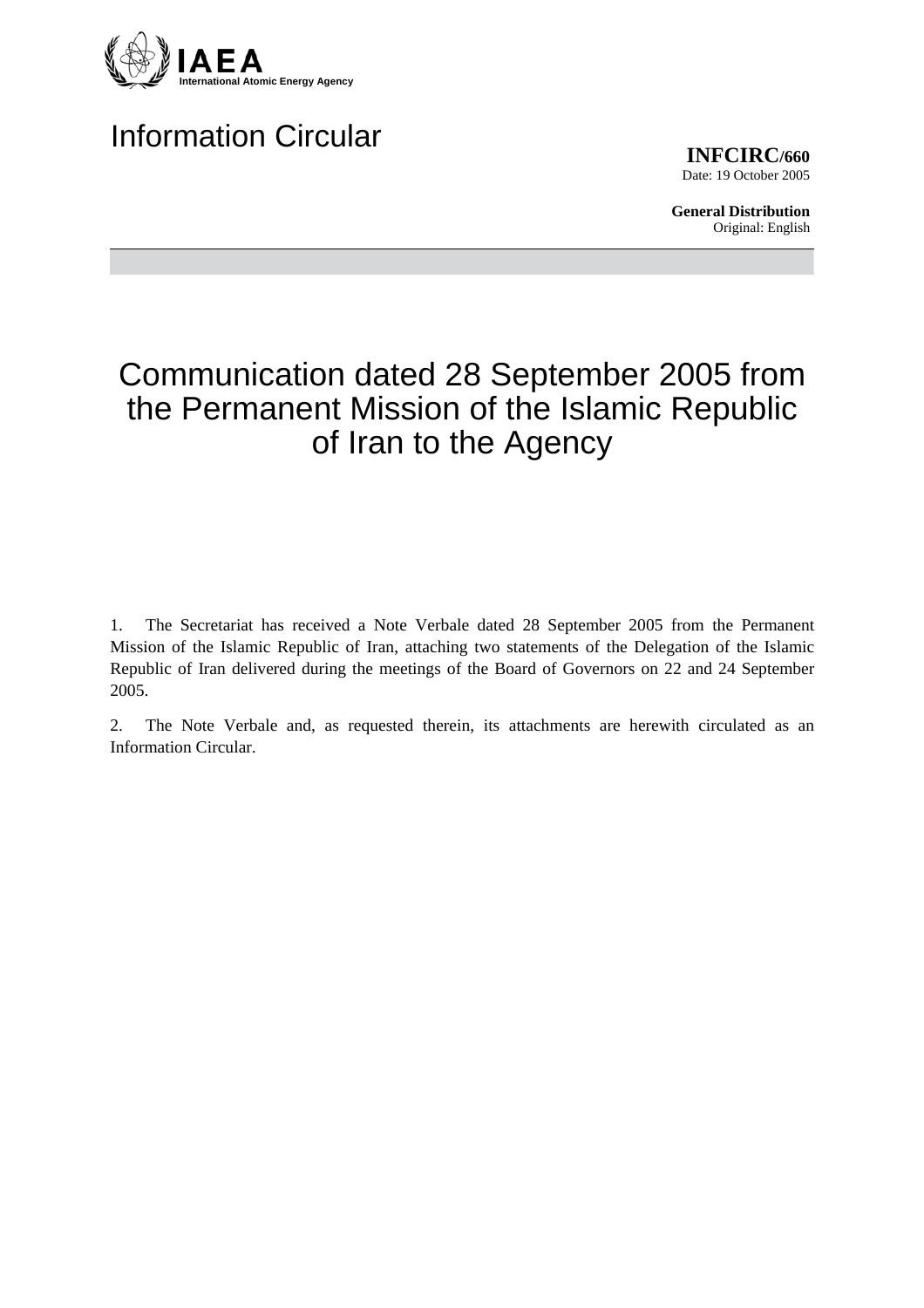INFCIRC/660 Attachment



Rermanent Alission of the Islamic Republic of Iran to the United Aations and other International Organizations in Tienna

حبهوری *اسلامی ایران*<br>ٔ<br>ٔ مایندگی دانم تزد دنترملل تحدوسازمانهای <sub>ث</sub>بی المللی

Verbal Note No. 350-1-17/1336

The Permanent Mission of the Islamic Republic of Iran to the United Nations and other International Organizations in Vienna presents its compliments to the Secretariat of the of the IAEA and has the honour to enclose the two statements of the Delegation of the Islamic Republic of Iran before the Board of Governors, held from 19 to 23 September 2005, and to request the Secretariat to circulate these statements as INFCIRC documents as well as to post them on the official website of the IAEA.

The Permanent Mission of the Islamic Republic of Iran to the United Nations and other International Organizations in Vienna and avails itself of this opportunity to renew to the Secretariat of the IAEA the assurances of its highest consideration.

Vienna, 28 September 2005 THE ISLAM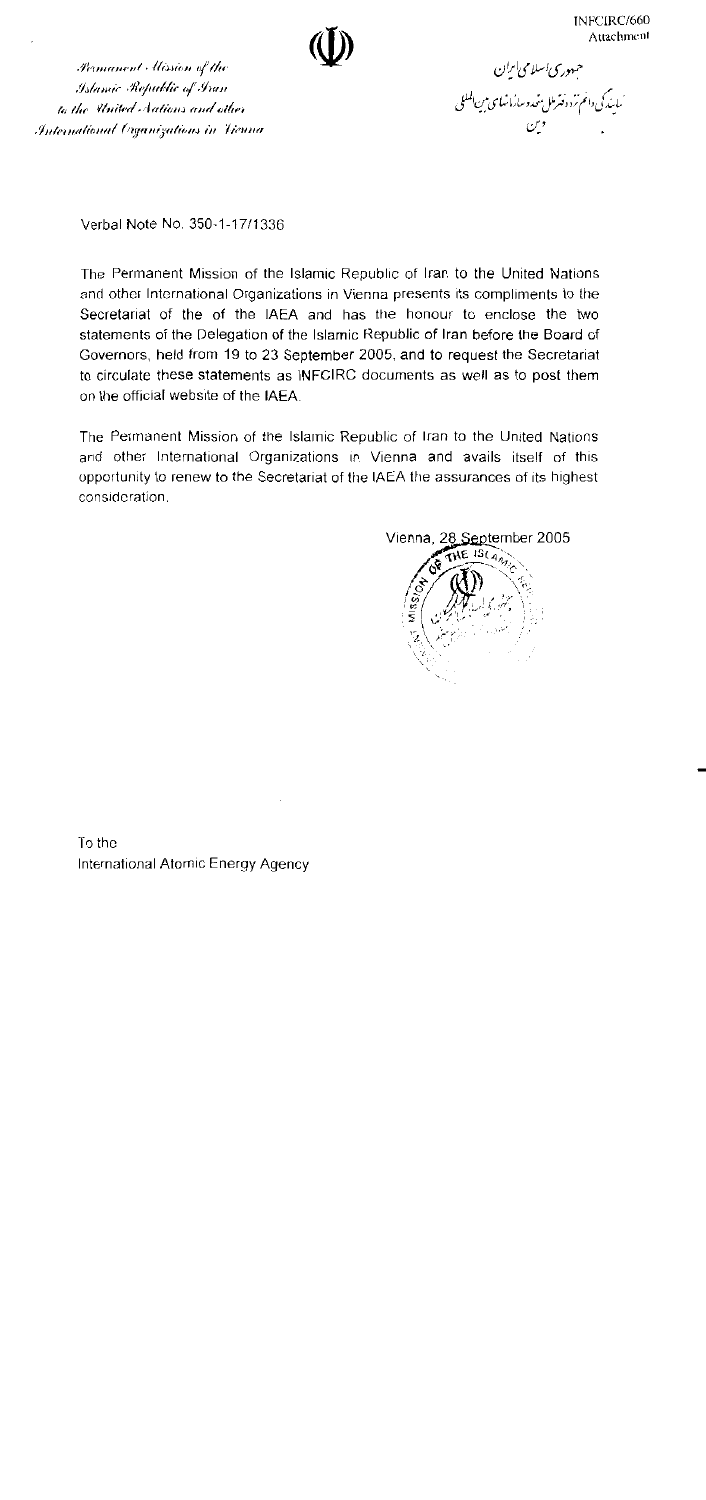## **Statment by H.E. Ambassador Akhondzadeh to the Board of Governors, Islamic Republic of Iran 22 September 2005**

Madam Chairperson,

At the outset, I would like to thank Dr Elbaradei for his report. I should also thank NAM for their cooperation and understanding. I should also associate myself with the statement made by the distinguished chairman of NAM.

Reviewing the technical and legal aspects of the Iranian peaceful nuclear program it could easily be concluded that the international community has been, to a great extent misled with biased, politicized and exaggerated by certain quarters.

Iranian nuclear issues, which should have been dealt in a purely technical manner within the framework of the IAEA, have been politicized. Financial contribution by certain countries could not be the basis to fabricate the false allegations against member states.

The phrase "Concealment" is incorrect and misleading. Lack of reporting of the activities such as establishment of nuclear facility which Iran was obliged to inform the Agency through DIQ form under its Comprehensive Safeguards Agreement (INFCIRC/214), only 180 days before the defined nuclear material are feed in, is not a concealment. It has to be recalled that when some of the activities and design and construction of facilities started, the Additional Protocol even did not exist! This provision was applied to facilities such as enrichment plant at Natanz, uranium

1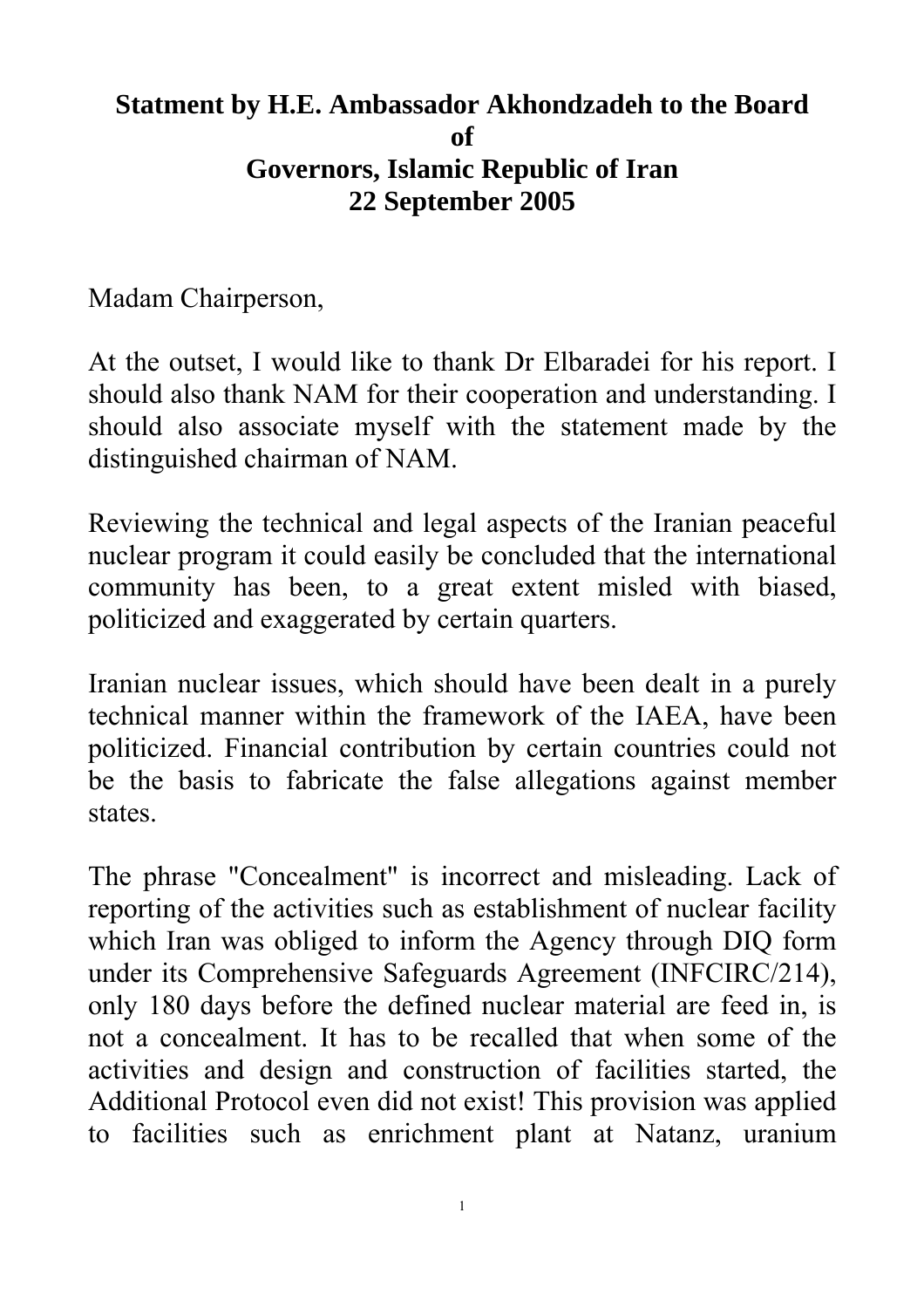conversion plant (UCF), which the Agency was informed even four years before Iran was obliged to do so. The last but not the least is the fact that the Agency is legally neither in position nor it could judge the intention of Member States thus the concealment phraseology is out of context.

Just as an example to support my statement on misinterpretation and misjudging, I would like to inform that according to the comprehensive safeguards, the uranium ore concentrate known as yellow cake is not subject to any Safeguards procedures other than the notification of imports and exports referred to in paragraph 34(a) and (b) of the Safeguards Agreement. Iran had imported 530 tons of this material and informed the Agency accordingly. Although such materials are pre Safeguarded, but this material has been fully verified by the Agency in 1998. The DIQ of the Uranium Conversion Facility (UCF) has been submitted to the Agency in 2000 that is sooner than being obliged to. Iran had during last 26 years used total of only 57 kg of such materials in several laboratory scale researches, some as student thesis. In several occasions the results of these researches were published, presented at international conferences and even reflected in the IAEA fellowship application forms.

As a result of corrective measures and other activities by Iran, the Agency was able by November 2004 to confirm certain aspects of Iran's declarations (related to conversion activities and laser enrichment), which, as indicated to the Board, would be followed up as matters of routine safeguards implementation under the Safeguards Agreement and Additional Protocol.

Regarding the issue raised at the EU statement on Gachin mine, it has to be noted that although Iran has not been obliged to inform about the uranium mines under its comprehensive safeguards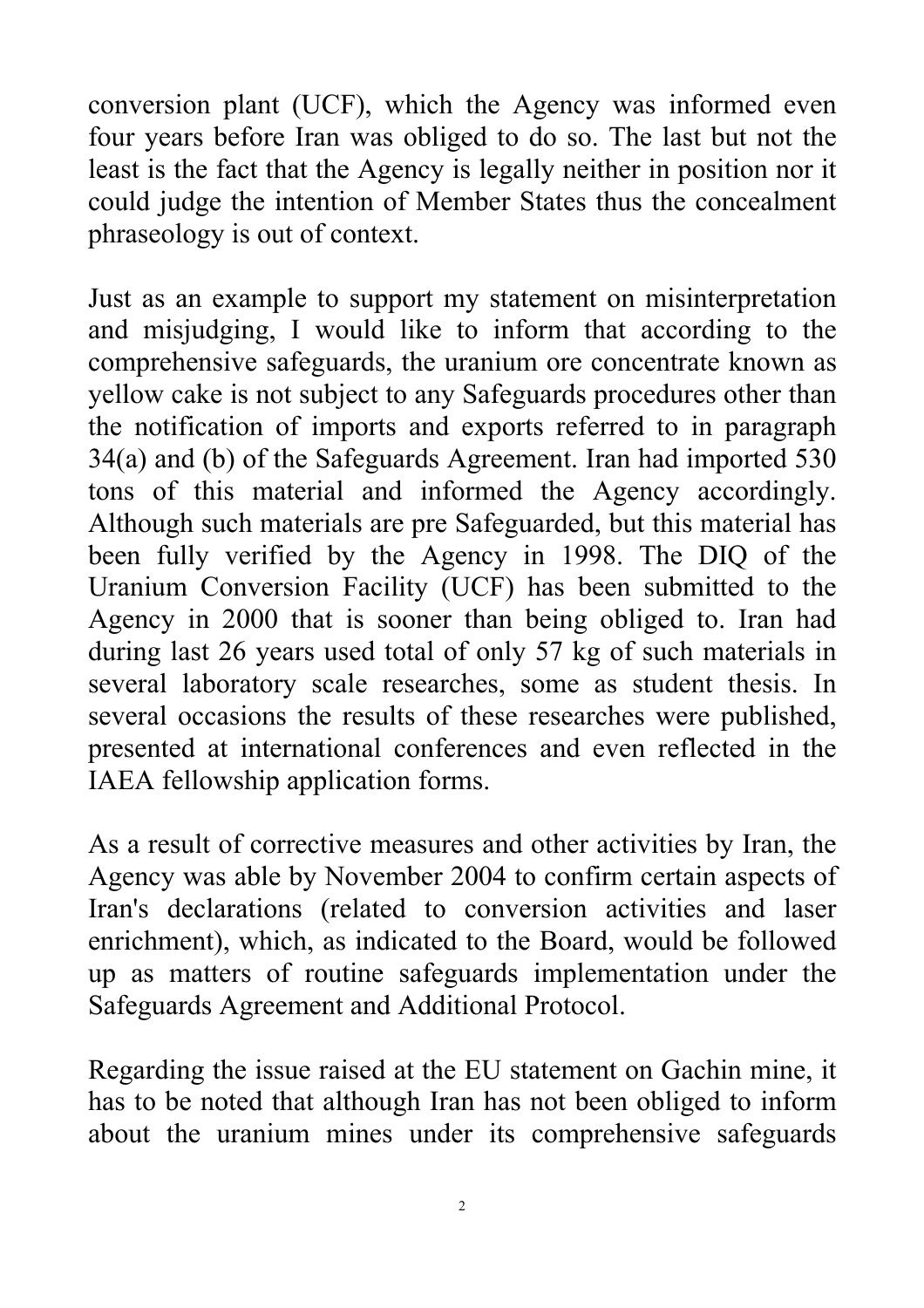(INFCIRC/214), but it had given comprehensive information on mines including the Gachin mine, published in the IAEA book called "Uranium Resources, Production and Demands" known as "Red Book". In this regards, according to the Additional Protocol:" Iran shall provide the Agency, with a declaration containing information specifying the location, operational status and the estimated annual production capacity of uranium mines. It is therefore strange to note that the EU has highlighted a minor issue such as the coverage of the name of a technician who has prepared drawing of ore grinding process as reason to refer Iranian issue to Security Council!

With respect to the statement made by EU "The total number of unprocessed irradiated UO2 targets stored in containers turned out to be much higher than the number previously declared " is misleading since the Agency is aware of the fact the total number of batches was meant and not number of individual containers. As the Agency is aware the relevant issue is the amount of irradiated nuclear material, which has been consistent with declared amount, and not the containers, which are to be disposed as, waste!

Concerning the statement on the Polonium, it seems that EU has not recognized the fact that Polonium is not a nuclear material and any activity related to its production or use is not reportable under the comprehensive safeguards and even additional protocol. Iran has however in sprit of cooperation has provided information about research project, which was terminated over a decade ago.

Australia has misjudged the Para 49 of the DG report assuming that it is dealing with possible weaponisation activities. The request made in para 49 of the D.G's report is a general recommendation and applies to all member states including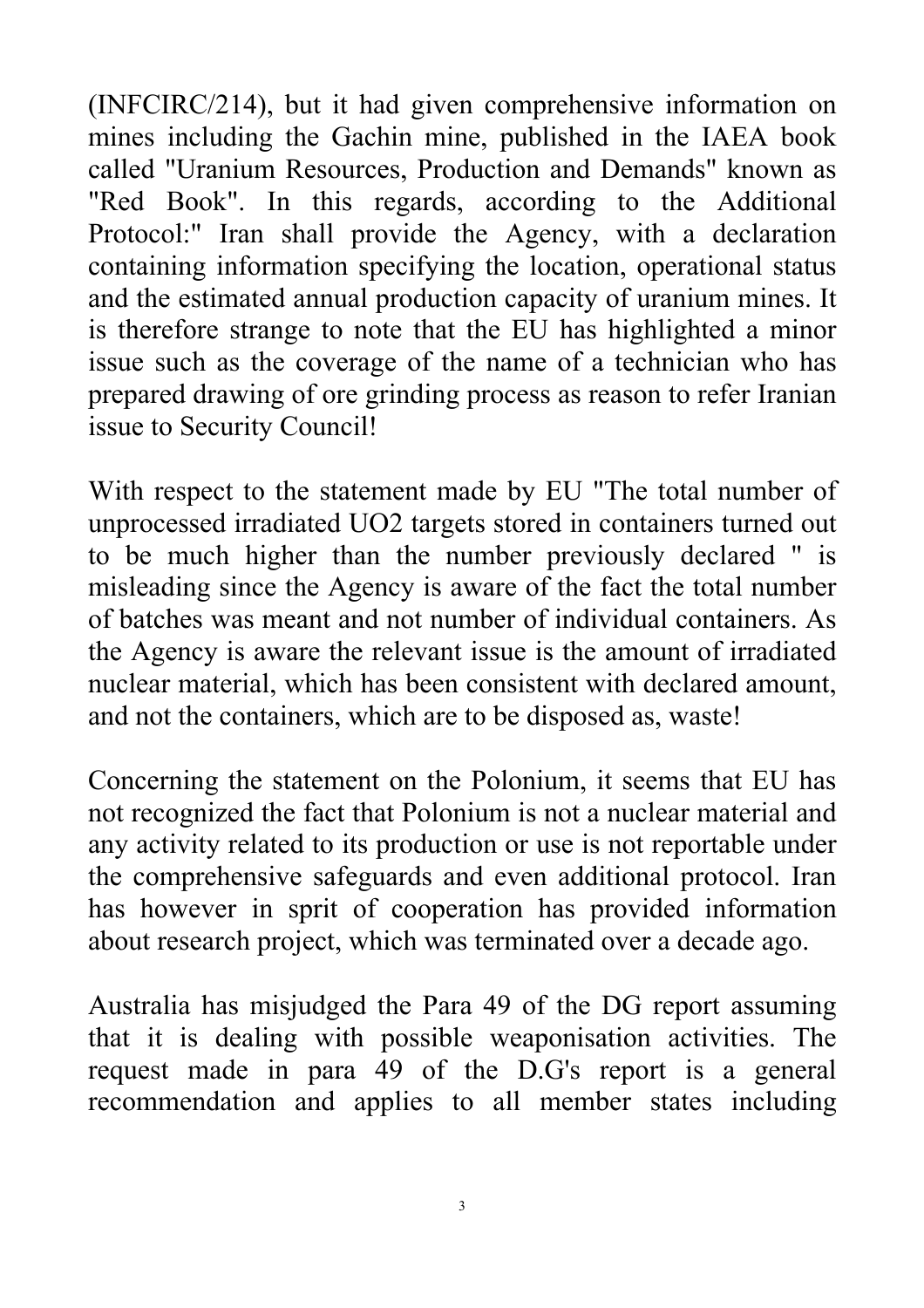Australia. It is unfortunate that representative of Australia has misjudged this part of the report.

The Director General informed the Board that "Since October 2003, Iran's cooperation has improved appreciably". The following major measures by Iran are the basis of his assessment:

 $\Box$  Voluntary provisional implementation of the Additional Protocol, as if Iran has ratified it;

 $\Box$  Complementary access (more than 20) in accordance to the Additional Protocol, in many cases with 2 hours notice or less.

 $\Box$  Provision of full detail information on the chronologies, activities, researches, progress reports regarding the enrichment activities, uranium conversion, plutonium separation, mining and milling, research reactor, heavy water production;

 $\Box$  Provision of accesses to military sites such as Kolahdouz, Lavisan-Shian and Parchin following the allegations by a certain country and the opposition terrorist group supported by it. The results did not reveal any indications of activities involving the use of nuclear material and the Agency's inspectors did not see any relevant duel-use equipment or material, thus it proved the allegations to be baseless;

 $\Box$  In January 2005, free access was granted to Military site. Environmental samples were taken. The Director General then reported the results

 Submission of more than 1000 pages of the initial declarations of the Additional Protocol on 21 May 2004 and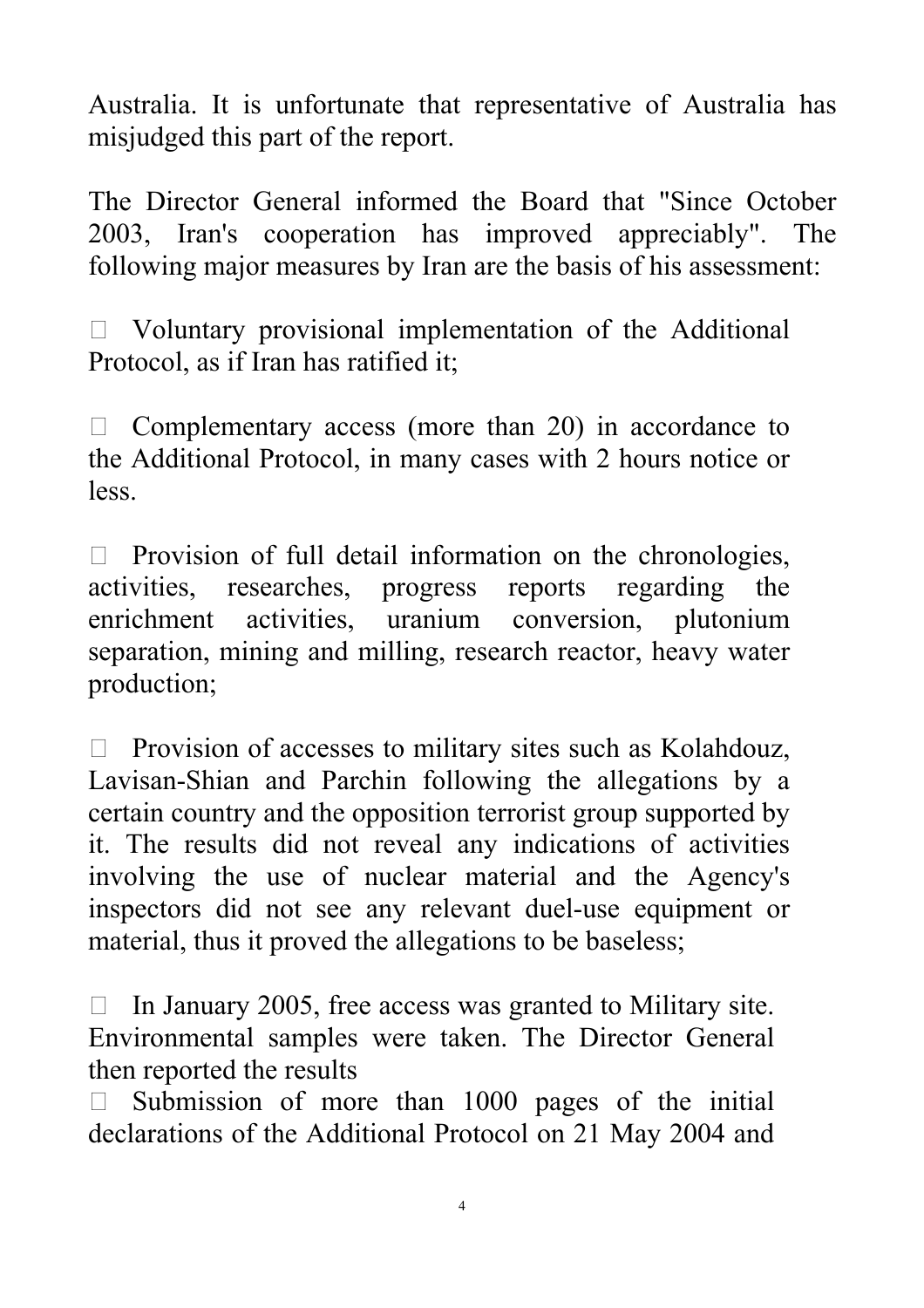subsequently routinely updated the declarations, which have been verified by the Agency.

Finally, it has to be put on record that Iran has Granted unrestricted access during more than 1300 man-day inspection since 2003 which is unprecedented in the history of the IAEA.

Madame Chairperson,

As indicated by the president of the Islamic Republic of Iran H.E Mahmoud Ahmadinejad, on 17 Sep 2005 the Islamic Republic of Iran is prepared as a confidence building measure to engage in serious partnership with private and public sectors of other countries in the implementation of the fuel cycle.

> This process provides utmost transparency and gives a solid basis for the best solution to this unwanted impasse.

Interaction and technical and legal cooperation with the IAEA would be the centerpiece of Iran's nuclear policy. The initiation and continuation of negotiations with other countries would be carried out in the context of Iran's interaction with IAEA.

Aware, that some concerns have raised about Iran's resumption of conversion activity and of the need to demonstrate the peaceful purpose of activities.

I would like to reiterate, as has been mentioned in the D.G's Report that all activities in the UCF is under complete and full supervision of IAEA and the product of UCF is under IAEA seal.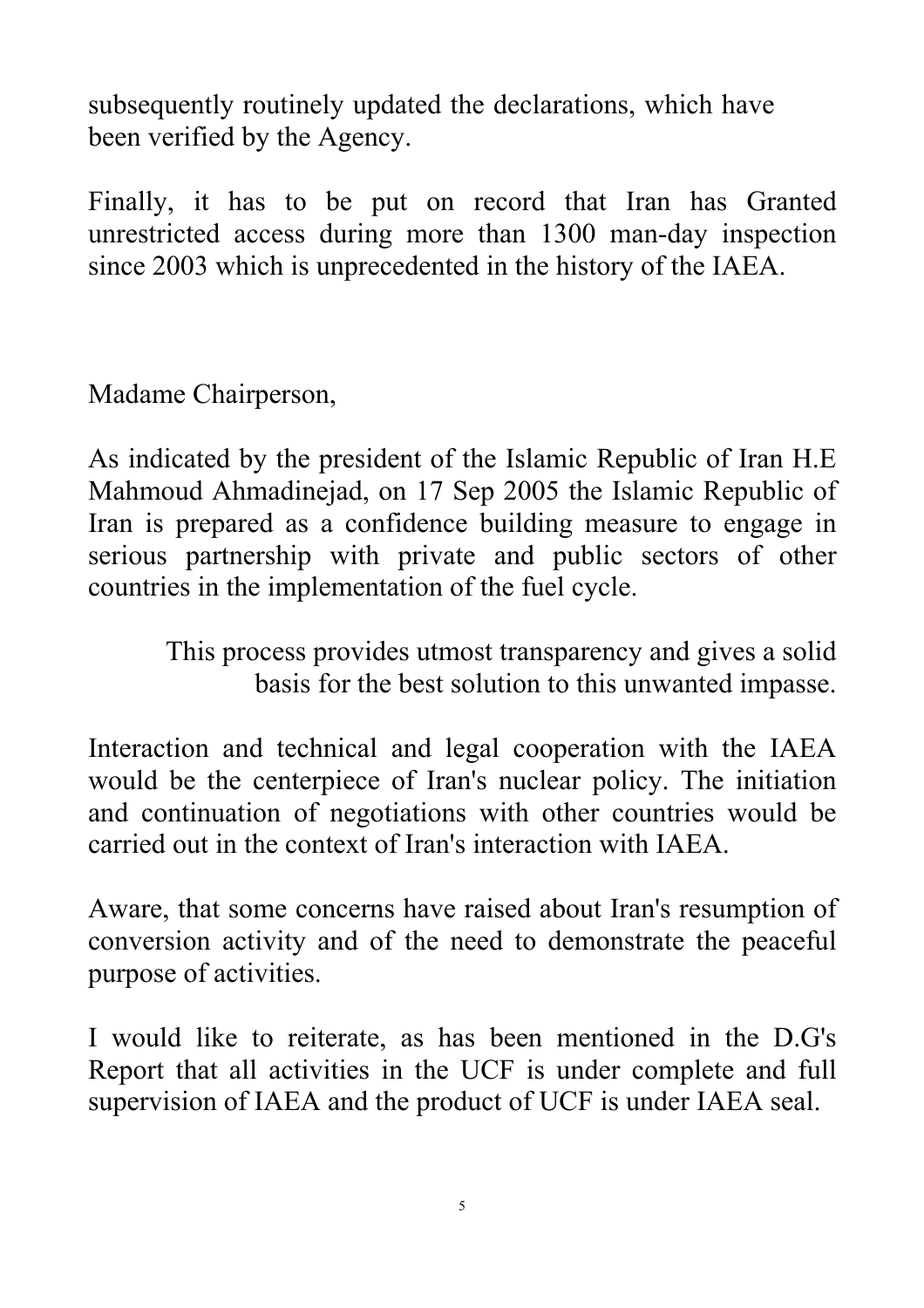In addition, Iran wishes to invite the Director General, Dr Elbaradei to visit Tehran.

During that visit Iran will discuss with the IAEA the remaining outstanding issues and how to enhance cooperation with the IAEA with a view to enabling the IAEA to provide assurance regarding the peaceful nature of Iran's nuclear program.

In this context, several proposals have been presented which can be considered in the context of negotiations.

The Only way to avoid confrontation is to engage in negotiations in good faith free of duress and devoid of threats. We are prepared for these negotiations firmly and wholeheartedly.

Above all, the process needs time. Haste here can make terrible waste. Let us put the threat back in the drawers, return to negotiations and give ourselves time to resolve this matter in peace.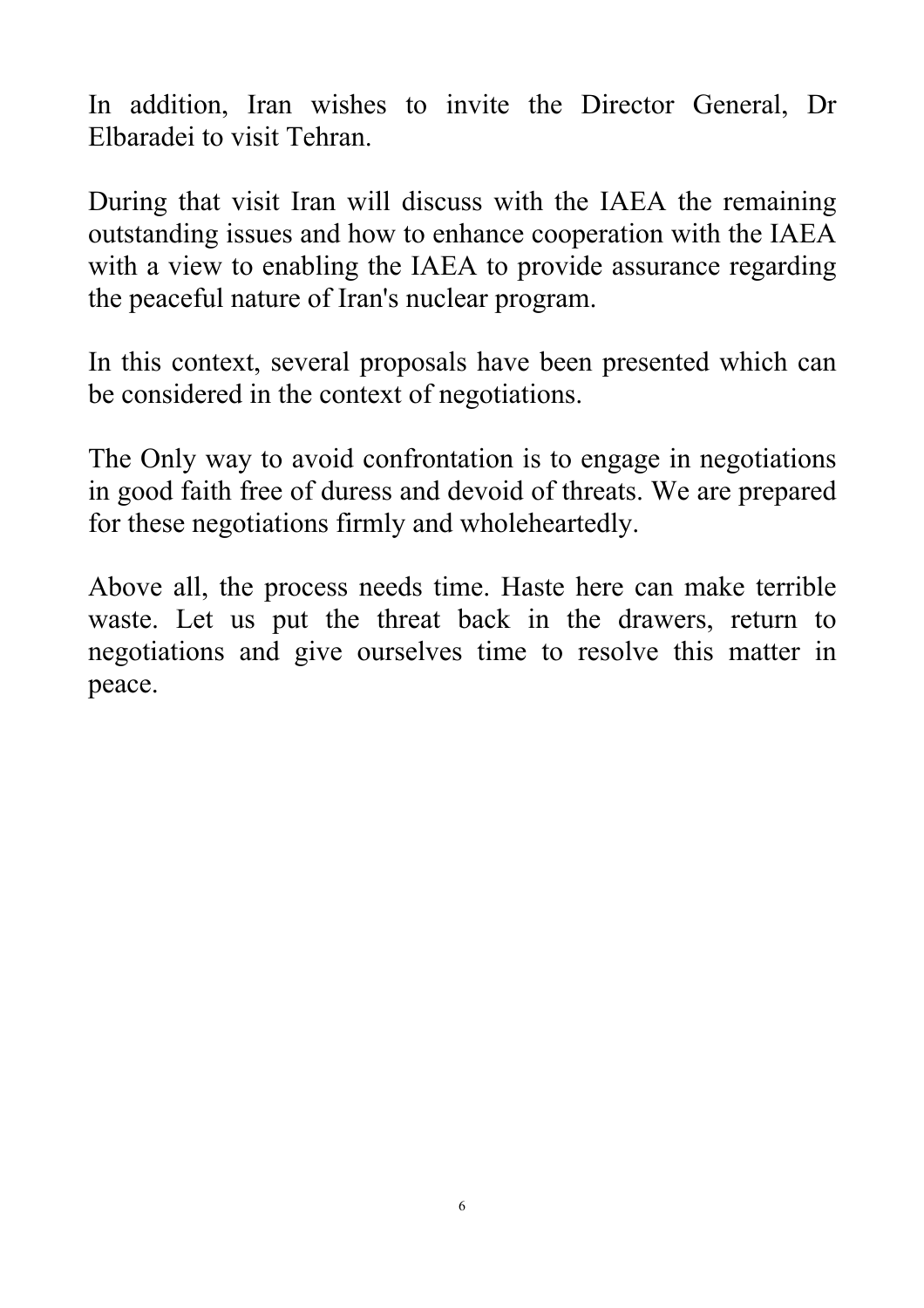## **Statement made by H.E. Ambassador M. Akhondzadeh before the Board of Governors Islamic Republic of Iran 24 September 2005**

In the name of God the Compassionate, the Merciful

Madam Chairperson;

Today marks a significant day. It will be remembered as a turning point.

For over two years, Iran has been lingering on the agenda of this Board. A period through which Iran made unprecedented offerings to restore confidence on the peaceful nature of its nuclear program. It went through a most pervasive and intrusive scrutiny. It stood up to every challenge, and cleared every allegation, however unwarranted.

At any instance where matters were resolved, new allegations were propped up, sketchy bits and peaces, which could not even be described as circumstantial, much less hard and reliable evidence. Yet Iran responded to each and every on of them. Each and every of the allegations were proved wrong. After all the bravado, not a single trace of nuclear material, nor nuclear activity, has been found to evidence diversion to nuclear weapons, not a single one.

The one and sole issue where such evidence had surfaced was what is now established to be contamination from outside sources. Under normal, fair and reasonable circumstances, the last finding of the Agency confirming Iran's claim

1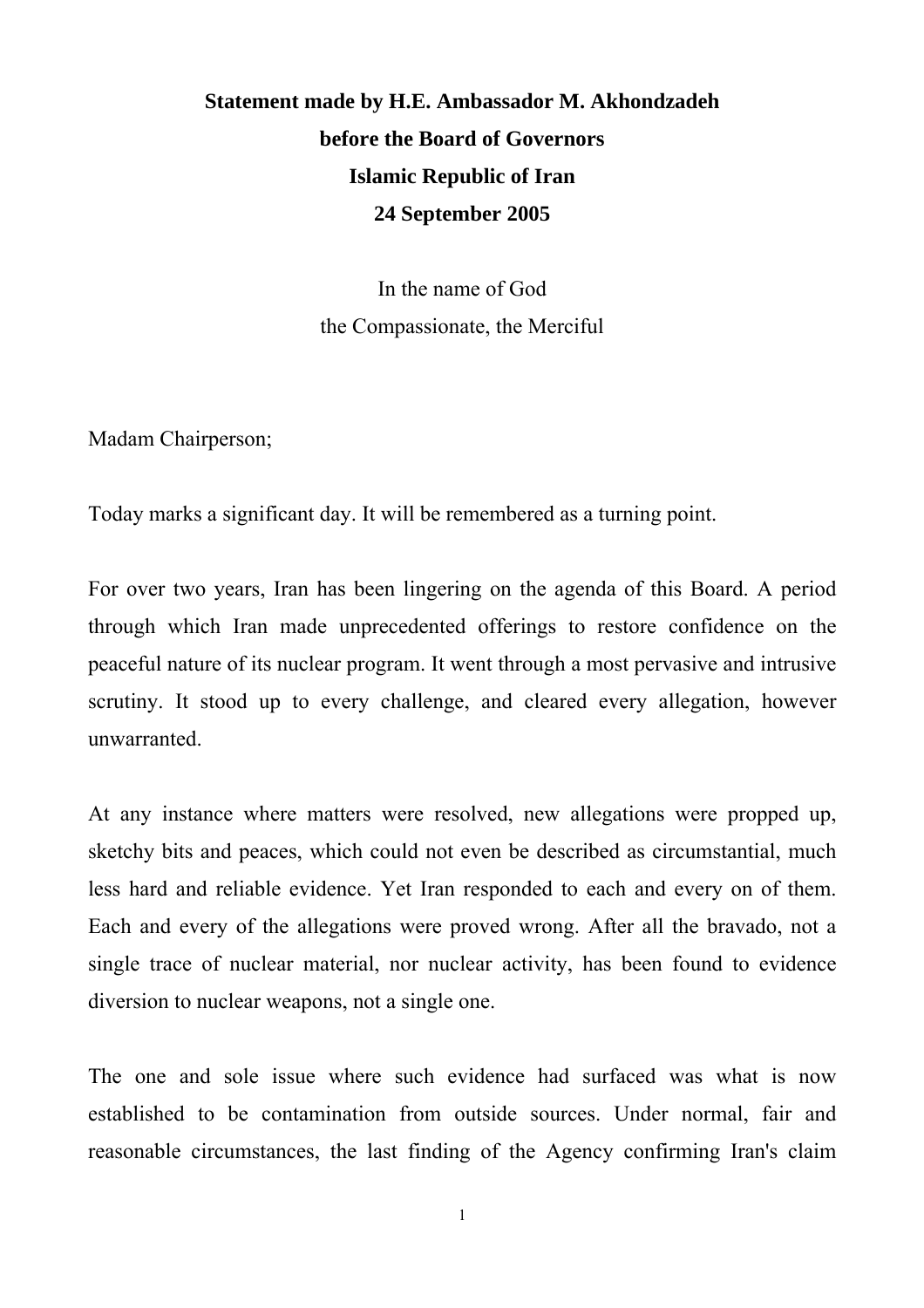should have invoked closure of this issue. The remaining questions definitely lie within the routine Safeguards verification.

What this Board has done, is just the reverse. To dig back, deep and hard, into old and remedied failures to reconstruct and constitute what has been referred to as noncompliance, now and at this stage, can simply be described as outrageous. It is absolutely and firmly wrong on legal and technical grounds. No matter how stretched an interpretation of the Statute and the Safeguards Agreement, no basis for involving and engaging the Security Council could be established.

The Agency has confirmed that there is no evidence of diversion. The Agency states that this is a work in progress, indeed in good progress. The Agency notes that to achieve the ultimate conclusion, that very rare conclusion, of a full and clean bill of health under the protocol, it needs to carry on more work. How in the world can such entirely positive situation call for a decision of such adversarial and deviated nature and content.

I think most of what is inscribed in these papers is of disposable nature. It has no substance. It has no foundation. It has no grounds whatsoever.

There is only one reason for this decision and nothing else. The proponents, essentially western Nuclear Weapons States and their alliance are adamant in establishing their newly formed position that Non Nuclear Weapon States should, in addition to their existing commitments, forego once and for all, their inalienable right to develop and produce nuclear fuel and power for peaceful purposes. Otherwise, how and under what pretext can this Body call on a member state to refrain from a peaceful activity, totally permissible under the NPT, and fully safeguarded and monitored by the Agency. Such call is wrong, and it creates a precedence that is even more wrong.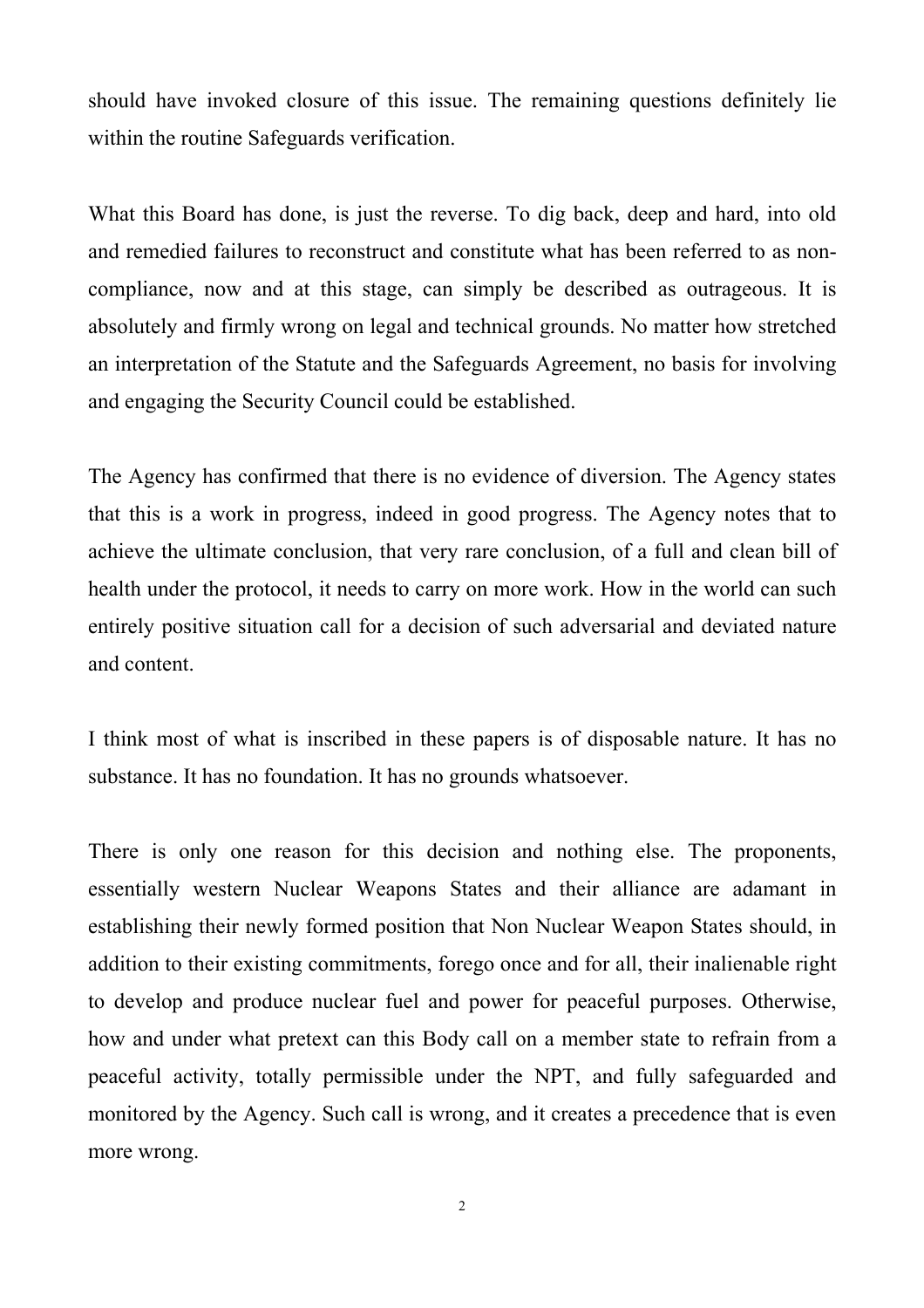If heeded, no other member state will be immune.

Iran suspended the work at the UCF in Esfahan under the Paris Agreement provided that a mutually acceptable agreement on our fuel enrichment programme could be reached. The proposal by E3/EU calling for elimination of the fuel cycle effectively nullified the Paris Agreement.

The decision today violates the provisions agreed between Iran and the EU3 in the Tehran declaration. With the involvement the Security Council, Iran will no longer have any commitments on the voluntary measures it adopted provisionally under that declaration.

Iran has gone beyond its way to seek and find an agreement with Europe on this issue. Iran has demonstrated maximum flexibility throughout this endeavour. Iran explored, pursued, and engaged actively, through extensive discussions and negotiations, particularly in the course of the past few weeks in New York and in here, to settle this matter and avoid an unwanted crisis. Regrettably, and despite goodwill efforts by many, all these efforts failed. There was simply too much intransigence from our counterparts to accommodate any settlement.

Under these circumstances:

1. Iran is prepared to continue its cooperation with the Agency in line with its Safeguards obligations;

2. Iran is prepared to work with the Agency with the purpose of building confidence and transparency by implementing the Safeguards for continued assurance on nondiversion to nuclear weapons;

3